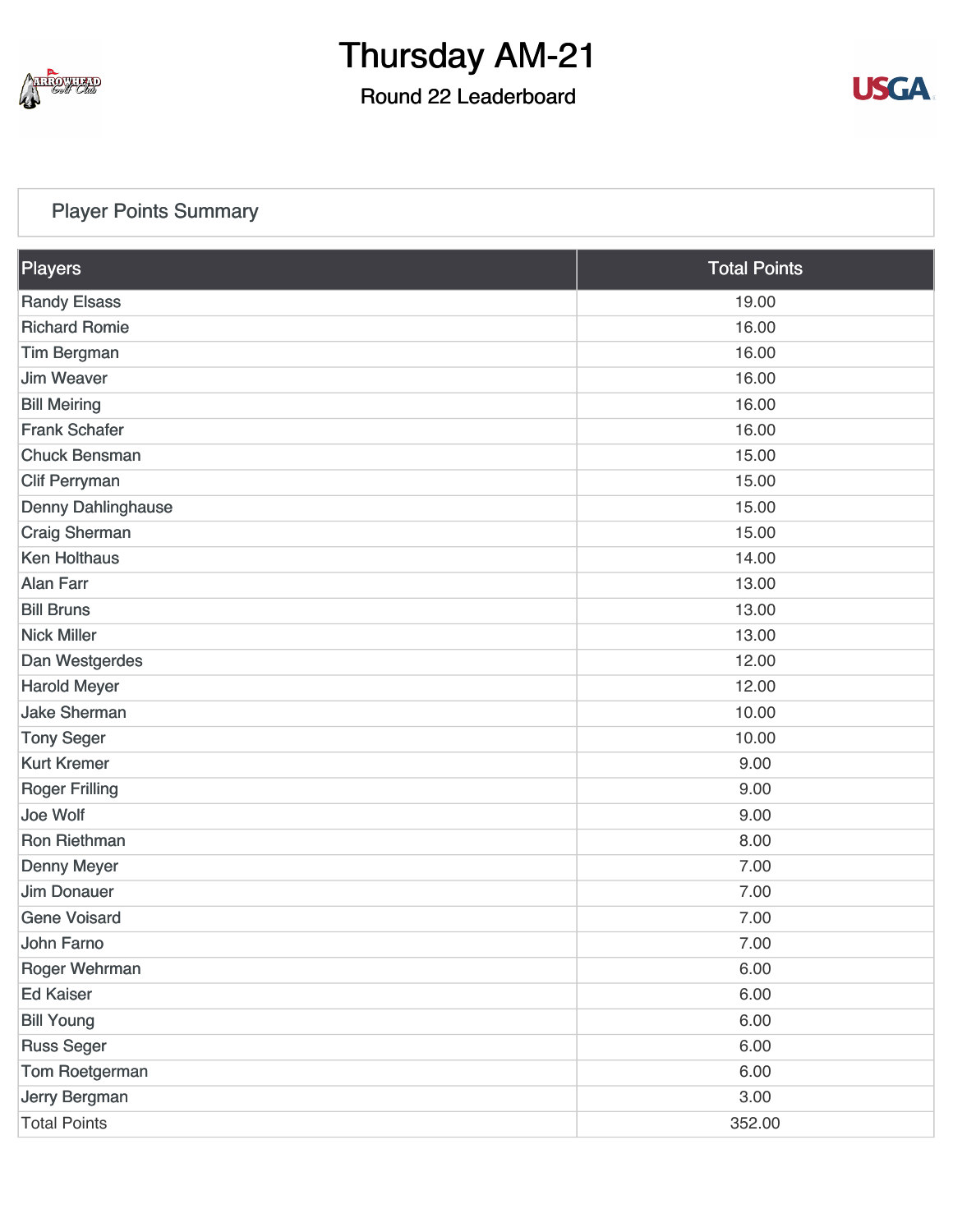

## Round 22 Leaderboard



## [Team Points Summary](https://cdn2.golfgenius.com/v2tournaments/team_points?league_id=7210268354278335855&round_id=7210272986065020334)

| Teams                       | <b>Total Points</b> |
|-----------------------------|---------------------|
| F & E                       | 32.00               |
| <b>Newport Jets</b>         | 30.00               |
| Frank - Jake                | 26.00               |
| <b>Covid Kings</b>          | 25.00               |
| <b>Hoosier Parade</b>       | 25.00               |
| <b>Romie Sporting Goods</b> | 25.00               |
| <b>Packer Backers</b>       | 23.00               |
| <b>Lake Rats</b>            | 22.00               |
| <b>Schulze Insurance</b>    | 22.00               |
| Ab-Normal                   | 21.00               |
| <b>Car Quest</b>            | 19.00               |
| <b>Nothing Buff</b>         | 19.00               |
| Tom-Tim                     | 19.00               |
| Young-Harold                | 18.00               |
| Ron-Ed                      | 14.00               |
| Joe & Jerry                 | 12.00               |
| <b>Total Points</b>         | 352.00              |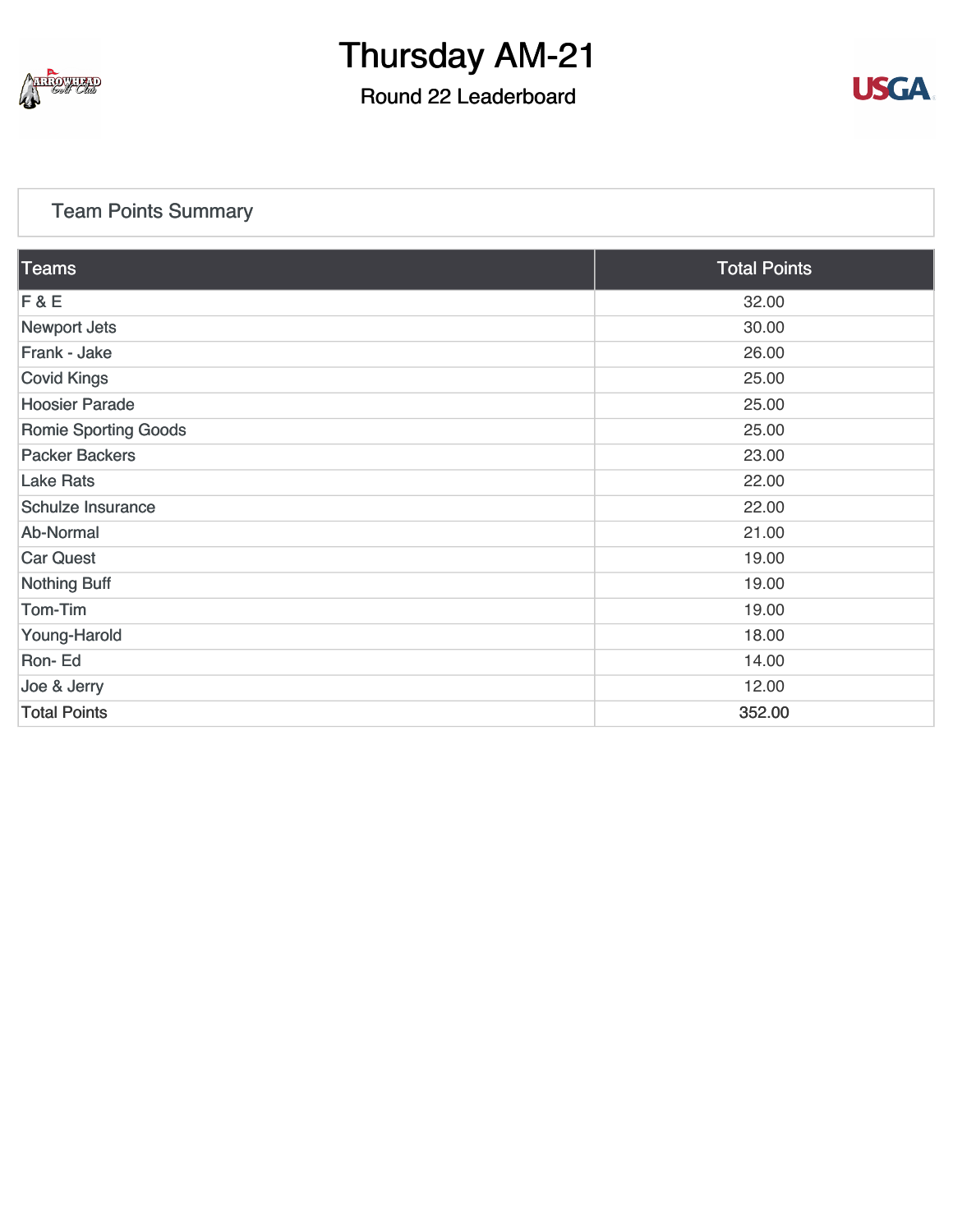

## Round 22 Leaderboard



[Individual Total Points - Thursday AM \(Thu, September 30\)](https://cdn2.golfgenius.com/v2tournaments/7392250812103140533?called_from=&round_index=22)

| <b>Points</b>                         | Player                    | Match       | Player               | <b>Points</b> |  |
|---------------------------------------|---------------------------|-------------|----------------------|---------------|--|
| 15.00                                 | <b>Chuck Bensman</b>      | 281         | John Farno           | 7.00          |  |
| 7.00                                  | <b>Denny Meyer</b>        | 3 & 2       | <b>Clif Perryman</b> | 15.00         |  |
| 6.00                                  | Tom Roetgerman            | 3 & 1       | <b>Jim Weaver</b>    | 16.00         |  |
| 13.00                                 | <b>Nick Miller</b>        | <b>Tied</b> | <b>Kurt Kremer</b>   | 9.00          |  |
| 6.00                                  | <b>Bill Young</b>         | 3 & 2       | <b>Frank Schafer</b> | 16.00         |  |
| 12.00                                 | <b>Harold Meyer</b>       | 3 & 2       | <b>Jake Sherman</b>  | 10.00         |  |
| 9.00                                  | Joe Wolf                  | <b>Tied</b> | <b>Alan Farr</b>     | 13.00         |  |
| 3.00                                  | Jerry Bergman             | 4 & 3       | <b>Randy Elsass</b>  | 19.00         |  |
| 7.00                                  | <b>Jim Donauer</b>        | 281         | <b>Craig Sherman</b> | 15.00         |  |
| 12.00                                 | Dan Westgerdes            | <b>Tied</b> | <b>Tony Seger</b>    | 10.00         |  |
| 6.00                                  | Roger Wehrman             | 281         | <b>Bill Meiring</b>  | 16.00         |  |
| 15.00                                 | <b>Denny Dahlinghause</b> | 3 & 2       | <b>Gene Voisard</b>  | 7.00          |  |
| 9.00                                  | <b>Roger Frilling</b>     | <b>Tied</b> | <b>Bill Bruns</b>    | 13.00         |  |
| 16.00                                 | <b>Richard Romie</b>      | 2 & 1       | <b>Russ Seger</b>    | 6.00          |  |
| 6.00                                  | <b>Ed Kaiser</b>          | 281         | <b>Tim Bergman</b>   | 16.00         |  |
| 8.00                                  | <b>Ron Riethman</b>       | 1 up        | <b>Ken Holthaus</b>  | 14.00         |  |
| <b>Total Points Allocated: 352.00</b> |                           |             |                      |               |  |